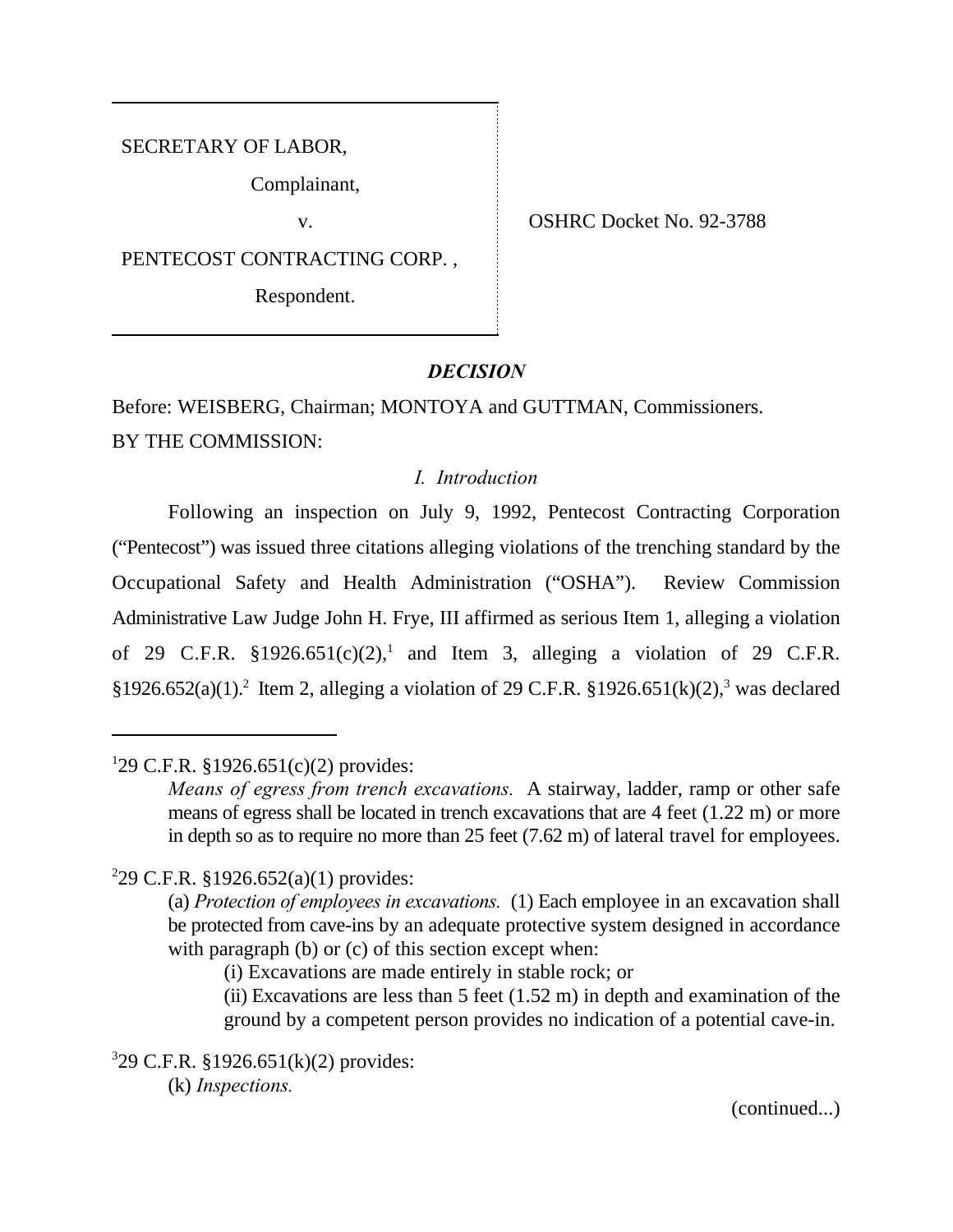moot. The issue before us on review is whether the judge properly characterized the violations as serious rather than willful.<sup>4</sup>

#### *II. Facts*

On the day of the inspection, OSHA compliance officers William Donovan and Scott Schrilla were traveling along a public road when they observed two employees working within a trench that appeared to be over five feet deep and unprotected by an adequate employee protective system, as required by section  $1926.652(a)(1)$ . After receiving authorization from their supervisor to conduct an inspection, the compliance officers began an examination of the site.

The trench at issue, labeled "T-4," was part of a construction project along Kensico Road in Thornwood, New York. The entire trench was approximately 70 feet long, three feet wide, and generally four and one-half feet deep. The area where Pentecost employees Jose Fernandez and Luiz Diamo were working was approximately five feet long, with a depth of five and one-half to six feet. The trench soil was classified as type C, the least stable category. Compliance officer Donovan described the walls as "weeping" (manifesting the presence of ground water), and saw evidence of spalling (breaking apart of soil on the walls) and graveling (bits of soil rolling off walls). The crown and the base of the trench appeared to be the consistency of mud. Donovan testified that those conditions indicated the hazard of a potential cave-in.

#### $\frac{3}{2}$ (...continued)

<sup>(2)</sup> Where the competent person finds evidence of a situation that could result in a possible cave-in, indications of failure of protective systems, hazardous atmospheres, or other hazardous conditions, exposed employees shall be removed from the hazardous area until the necessary precautions have been taken to ensure their safety.

Our briefing notice addressed all three items of the citation before Judge Frye, including the <sup>4</sup> alleged violation of 29 C.F.R. §1926.651(k)(2), declared moot by the judge. The Secretary chose not to address this item, stating only that "the Commission's Direction for Review did not include that violation." We construe the Secretary's decision not to address this item as an abandonment of the issue, and will not, therefore, examine this aspect of the judge's decision.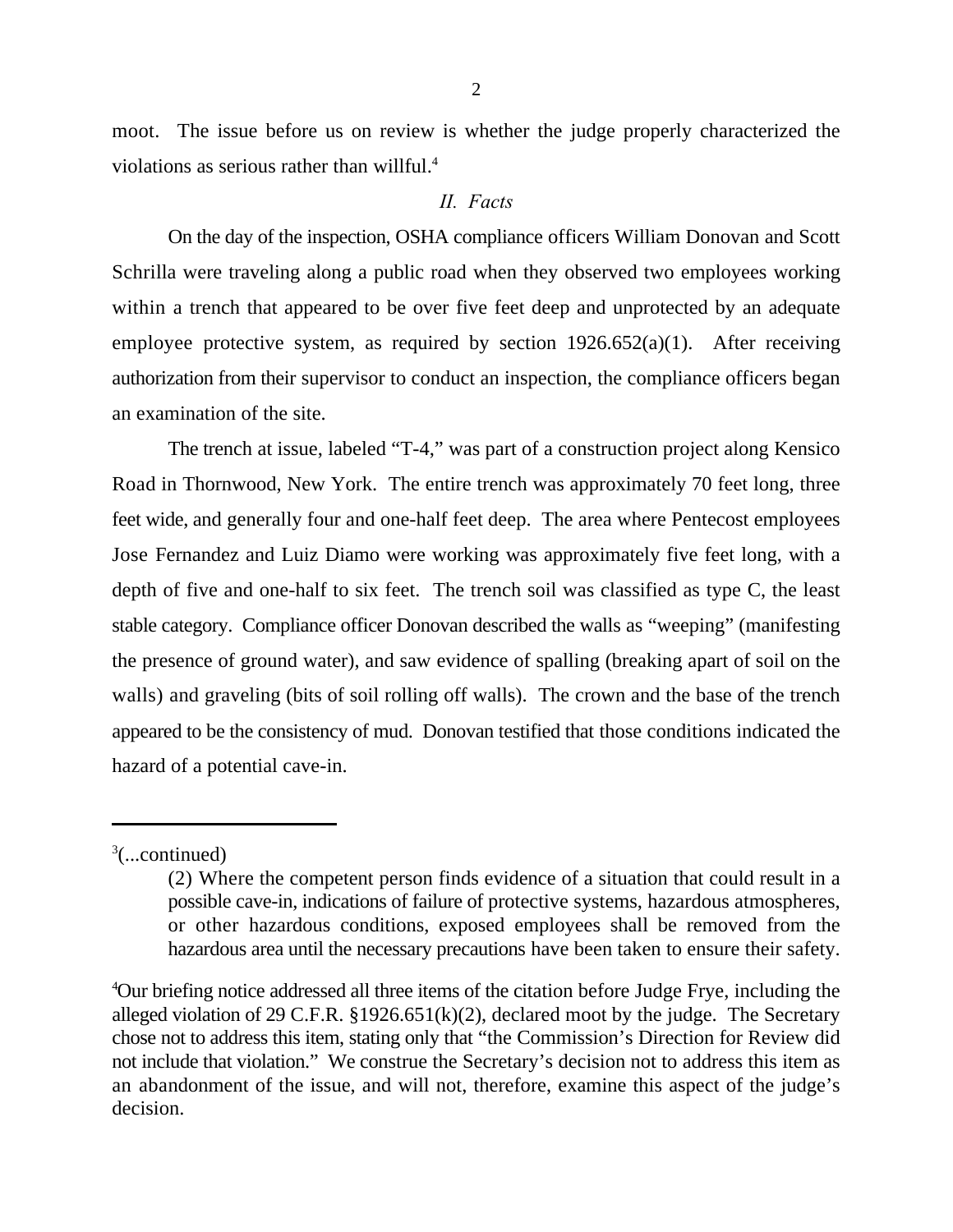When they began the inspection, the compliance officers requested employees Fernandez and Diamo to exit the trench. There was no ladder, ramp, or stairs within that portion of the trench, so the employees exited the trench by climbing from the excavation. The employees had been in the trench for approximately one hour. At the time, there was no supervisor on the site; however, Tom Castello, Pentecost's superintendent for the trenching project, arrived shortly thereafter.

This was not the first time the Kensico Road project had been inspected by compliance officers Donovan and Schrilla. On May 18, 1992, the same compliance officers inspected a trench in the project referred to as "T- 1." A second inspection took place on May 18 and 19, 1992 of trenches "T-2" and "T-3." Compliance officer Donovan testified that at the time of the earlier inspections, he reviewed problems at the sites and the applicable provisions of the trenching standard with several of Pentecost's supervisors, including superintendent Castello. He also provided them with copies of the applicable standards. Both of these inspections produced separate citations alleging violations of the same standards at issue here  $-$  an alleged serious violation of section  $1926.651(c)(2)$  and an alleged willful violation of section 1926.652(a)(1). *Pentecost Contracting Corp.* (No. 92- 3789)(consolidated).<sup>5</sup> Prior to these 1992 citations, Pentecost had been cited for, but did not contest, a willful violation of former section 1926.652(b) (failure to slope or support trench walls more than five feet deep in unstable or soft soil) and a serious violation of former section 1926.652(h) (inadequate means of egress from trench).

Pentecost president John Quintano testified that the May inspections gave Pentecost a "wake-up call" regarding trench safety. Project field engineer Dominick DeSanto testified that the safety program "got 100 percent more stringent," and that weekly safety meetings were held to communicate the safety program to supervisory employees. Excavation safety

<sup>&</sup>lt;sup>5</sup>Pentecost stipulated to the existence and the characterization of the violations which arose from the May 1992 inspections, but contested the penalties, which the judge grouped. This grouping led Pentecost to seek attorney's fees under the Equal Access to Justice Act, 5 U.S.C. §504. The judge's denial of this request is currently on review before us.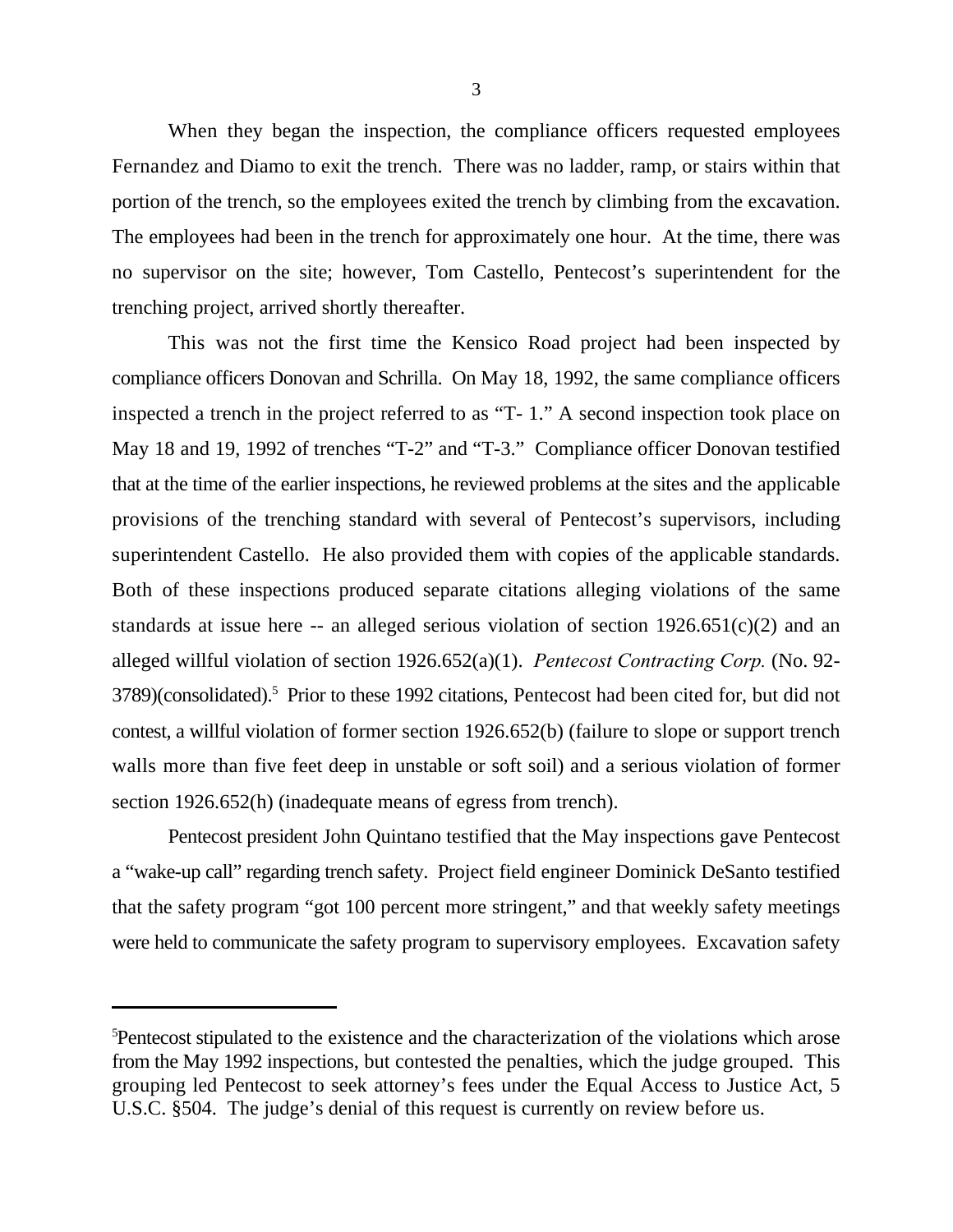was discussed with the laborers at "tool box" meetings at the work site. Compliance officer Donovan, however, testified that superintendent Castello told him that Pentecost did not adequately enforce this safety program.<sup>6</sup>

### *III. Analysis*

A willful violation of the Occupational Safety and Health Action of 1970, 29 U.S.C. §§ 651-678 ("the Act"), is one committed with an "intentional, knowing or voluntary disregard for the requirements of the Act or with plain indifference to employee safety." *L.E. Myers*, 16 BNA OSHC 1037, 1046, 1993-95 CCH OSHD ¶ 30,016, p. 41,132 (No. 90-945, 1993)(*quoting Williams Enterp.*, 13 BNA OSHC 1249, 1256, 1986-87 CCH OSHD ¶ 27,893, p. 36,589 (No. 85-355, 1987)). "It is differentiated from other types of violations by a 'heightened awareness -- of the illegality of the conduct or conditions -- and by a state of mind -- conscious disregard or plain indifference.'" *General Motors Corp., Electro-Motive Div.*, 14 BNA OSHC 2064, 2068, 1991-93 CCH OSHD ¶ 29,240, p. 39,168 (No. 82-630, 1991) (consolidated). A violation is not willful if an employer had a good faith belief that the violative condition conformed to the requirements of the Act. The test of good faith is an objective one, that is, "whether the employer's belief concerning the factual matters in question was reasonable under all of the circumstances." *Morrison-Knudsen Co./Yonkers Contracting Co*., 16 BNA OSHC 1105, 1124, 1993-95 CCH OSHD ¶ 30,048, p. 41,281 (No. 88-572, 1993).

The Secretary's prior inspections at the Kensico Road project established that Pentecost had a heightened awareness of the requirements of the cited standards.<sup>7</sup> See, e.g., *Donovan v. Williams Enterp.*, 744 F.2d 170, 180 (D.C. Cir. 1984); *Intercounty Constr. Co. v. OSHRC*, 522 F.2d 777, 781 (4th Cir. 1975), *cert. denied*, 423 U.S. 1072 (1976).

Tom Castello was no longer employed by Pentecost at the time of the hearing, and did not <sup>6</sup> testify.

<sup>&</sup>lt;sup>7</sup>Although we find that the May 1992 inspections gave Pentecost a heightened awareness of the requirements of the cited standards, the citations that resulted from those inspections did not issue until after the July 1992 inspection.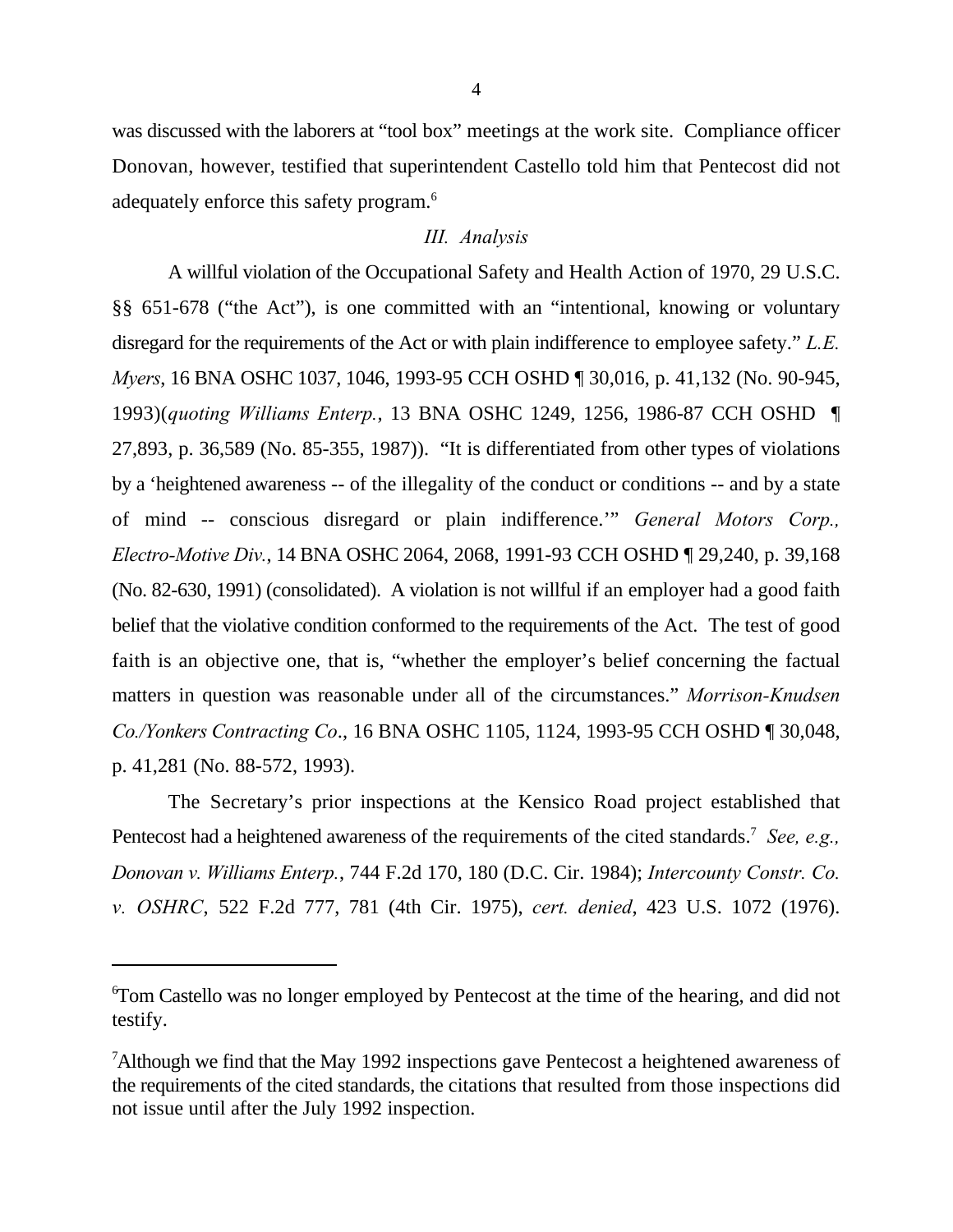Compliance officer Donovan testified that he reviewed the excavation standards with Pentecost supervisors, including superintendent Castello, and pointed out apparent violations that are similar to the citations currently before us. Specifically, employees were working unprotected in trenches deeper than five feet and did not have access to appropriate means of egress.

As the record demonstrates, however, when the compliance officers arrived at the worksite on July 9, 1992, two employees were working in a trench that was five and one-half feet deep without any of the protective measures that are required by section  $1926.652(a)(1)$ for trenches deeper than five feet (unless excavated entirely in stable rock), or the means of egress in trenches deeper than four feet required by section  $1926.651(k)(2)$ . The trench exhibited a number of conditions that are associated with cave-in hazards: the walls were weeping, and there was evidence of the breaking apart of soil on the walls and of bits of soil rolling off of the walls. Superintendent Castello told the compliance officers that he had inspected the trench earlier in the day when it was four and one-half feet deep. The record does not indicate the time of that inspection, but the weather conditions on that day were clear and Pentecost does not suggest that the condition of the trench changed during the time between superintendent Castello's inspection and the OSHA inspection.

Thus, prior to the inspection, Castello observed the trench when it was in a noncomplying condition yet he made no effort to have the trench sloped or shored or to ensure that exit ladders would be located in the trench when employees Fernandez and Diamo began working in the excavation.<sup>8</sup> As a supervisor, Castello's intentional disregard of the standards is imputable to his employer. *Conie Constr. Inc.*, 16 BNA OSHC 1870, 1872, 1993-95 CCH OSHD ¶ 30,474, p. 42,089 (No. 92-264), *aff'd*, 73 F.3d 382 (D.C. Cir. 1995). This showing of intentional disregard by a supervisor satisfies the Secretary's initial

<sup>&</sup>lt;sup>8</sup>Under section 1926.652(a)(2)(1)(ii), employees working in excavations under five feet in depth need not be protected by a protective system if "examination of the ground by a competent person provides no indication of a potential cave-in." Here, because there is no evidence that the trench's condition was materially different at the time of Castello's examination (other than in depth), the trench was not in compliance during this examination.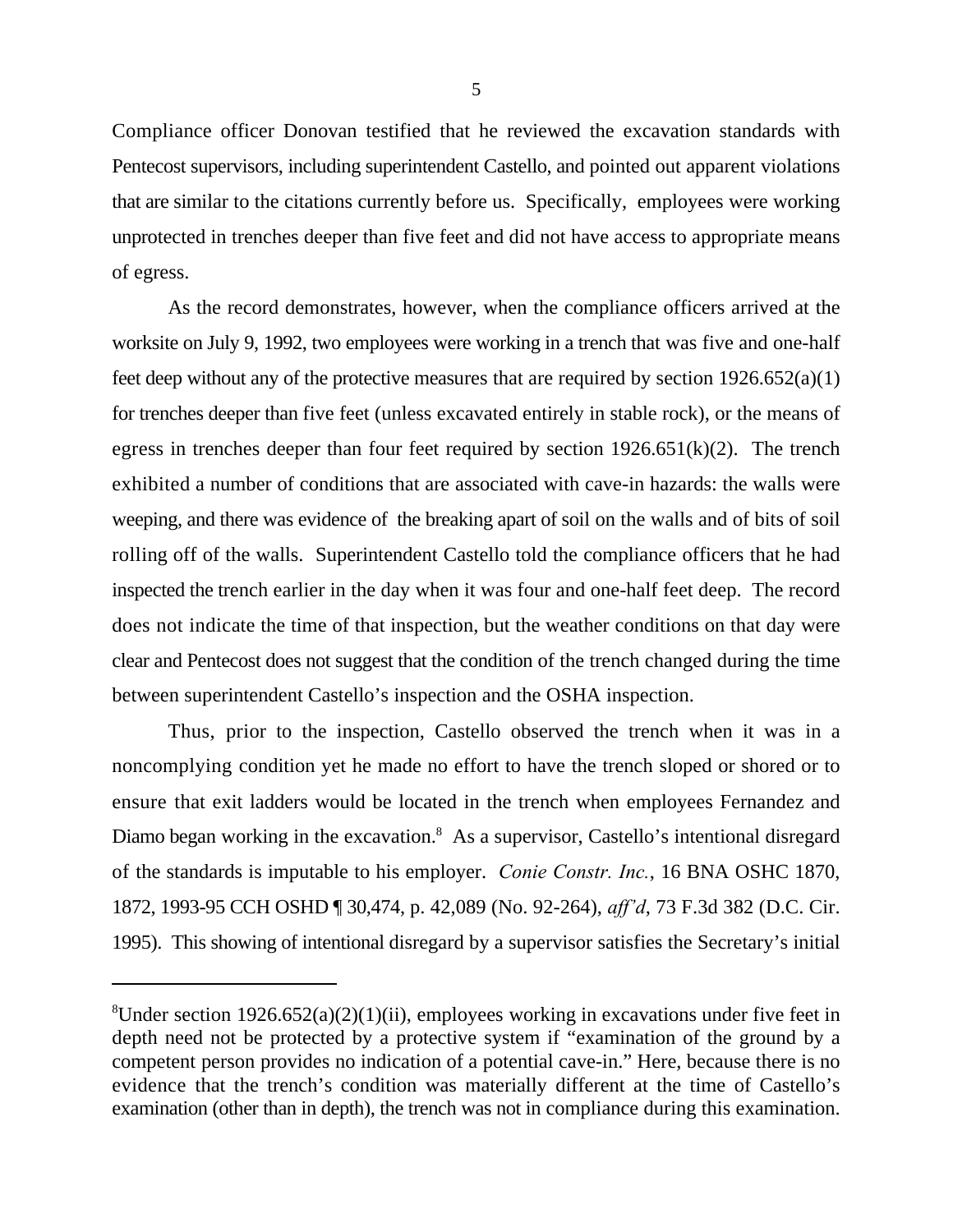burden of proving willfulness. Pentecost may defend against this showing of willfulness by establishing that it made reasonable good faith efforts to comply with the requirements of the Act. *L.R. Willson and Sons, Inc.*, 1997 CCH OSHD ¶ 31,262, p. 43,890 (No. 94-1546, 1997).

Testimony by field engineer DeSanto indicated that Pentecost made some efforts to comply with the Act and prevent future violations following the May inspections. He testified that the safety program was "100 percent more stringent," and that the contents of the weekly safety meetings were "much greater." Although Pentecost offered examples of safety meeting notes and safety checklists, beginning on May 20, 1992, none of the evidence presented substantiated the safety program improvements asserted by DeSanto and Pentecost president John Quintano.<sup>9</sup> Compare L.R. Willson and Sons, Inc., 1997 CCH OSHD at pp. 43,890-91 (Violation was not willful, based on evidence of specific examples of training, safety meetings, progressive system of discipline, and testimony by the compliance officer praising the safety program.); *Beta Construction Co.*, 16 BNA OSHC 1435, 1438, 1445, 1993-95 CCH OSHD ¶ 30,239, pp. 41,645, 41,652 (No. 91-102, 1993), *aff'd without published opinion*, 52 F.3d 1122 (D.C. Cir. 1995)(Employer presented extensive evidence of safety program, good faith manifested through establishment and implementation of comprehensive safety program.). Furthermore, compliance officer Donovan testified that superintendent Castello stated that this safety program was not adequately enforced. We therefore find that the evidence of improvements in its safety program that Pentecost presented at the hearing was not sufficient to outweigh the evidence of its conscious disregard for employee safety. We conclude that Pentecost willfully violated section 1926.651(c)(2) by failing to provide an appropriate means of egress from trench "T-4," and

<sup>&</sup>lt;sup>9</sup>The safety meetings notes consist of topic lists and the signatures of those in attendance. The value of these notes is limited, given the lack of testimony indicating the meetings' substance. In addition, the record includes little explanatory testimony concerning the safety checklists.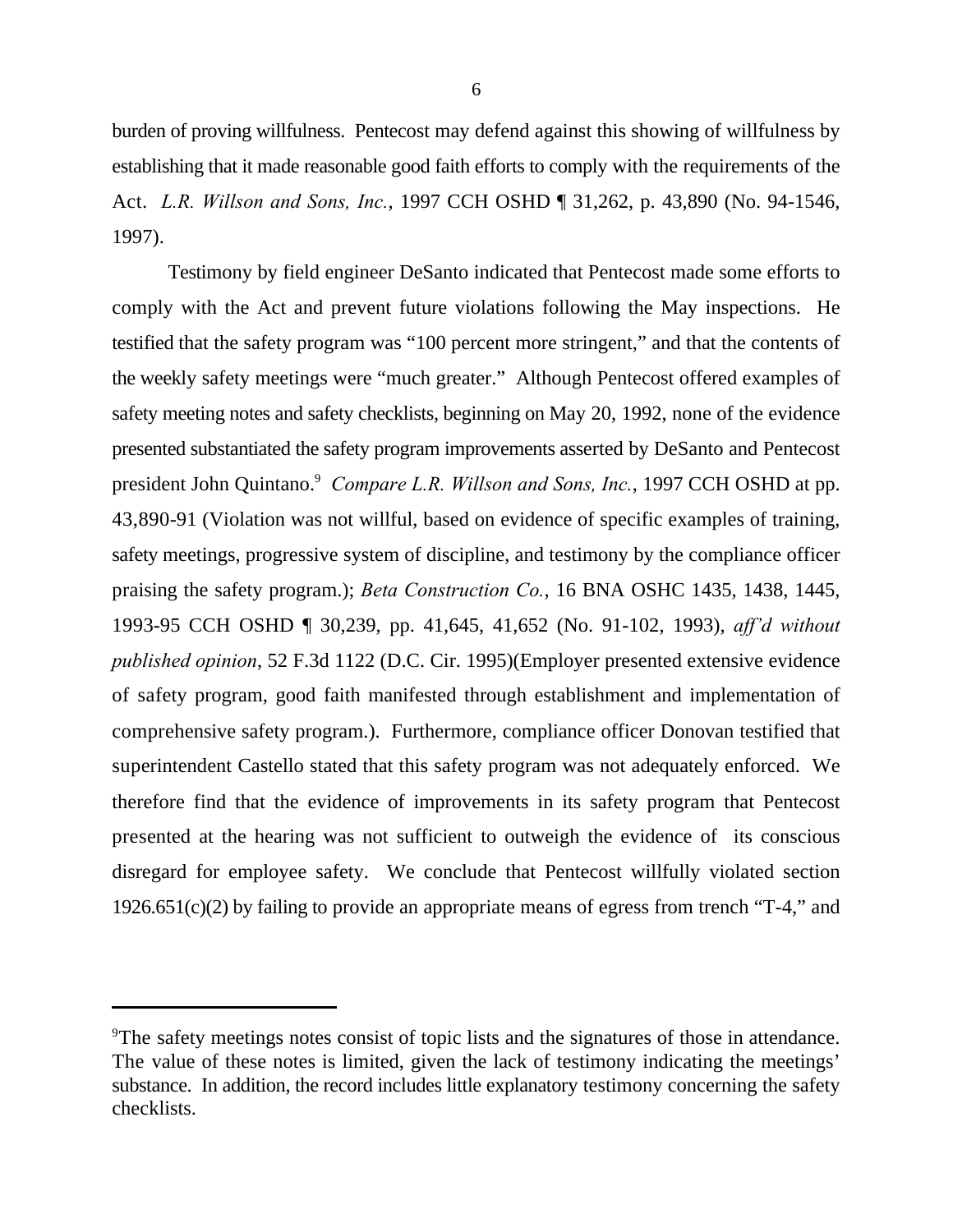section 1926.652(a)(1) by failing to employ an adequate protective system for the employees working within this excavation.

## *IV. Penalty*

Section 17(j) of the Act, 29 U.S.C. § 666(j), provides that the Commission shall assess an appropriate penalty for each violation, giving due consideration to the size of the employer, the gravity of the violation, the good faith of the employer, and the employer's history of previous violations. Pentecost is a small employer. The gravity of these violations is moderate, based on the indications of a potential cave-in, the depth of the trench, and the low probability of serious injury should a cave-in occur. Although we have found that Pentecost has not established sufficient good faith to negate a willful characterization, Pentecost's increased safety efforts, including the weekly safety meetings, are relevant indicators of good faith for the purpose of penalty determination. *See V.I.P. Structures, Inc.*, 16 BNA OSHC 1873, 1875-76, 1993-95 CCH OSHD ¶ 30,485, p. 42,110 (No. 91-1167, 1994). Based on the section 17(j) factors, and noting the good faith efforts demonstrated by the company, as well as its small size, we assess a penalty of \$10,000 for each willful violation.

## Accordingly, we:

1) Affirm Item 1, alleging a violation of 29 C.F.R.  $\S$  1926.651(c)(2), as willful, and assess a penalty of \$10,000.

2) Affirm Item 3, alleging a violation of 29 C.F.R. § 1926.652(a)(1), as willful, and assess a penalty of \$10,000.

3) Affirm the judge's dismissal of Item 2, alleging a violation of 29 C.F.R. §  $1926.651(k)(2)$ .

> /s/ Stuart E. Weisberg Chairman